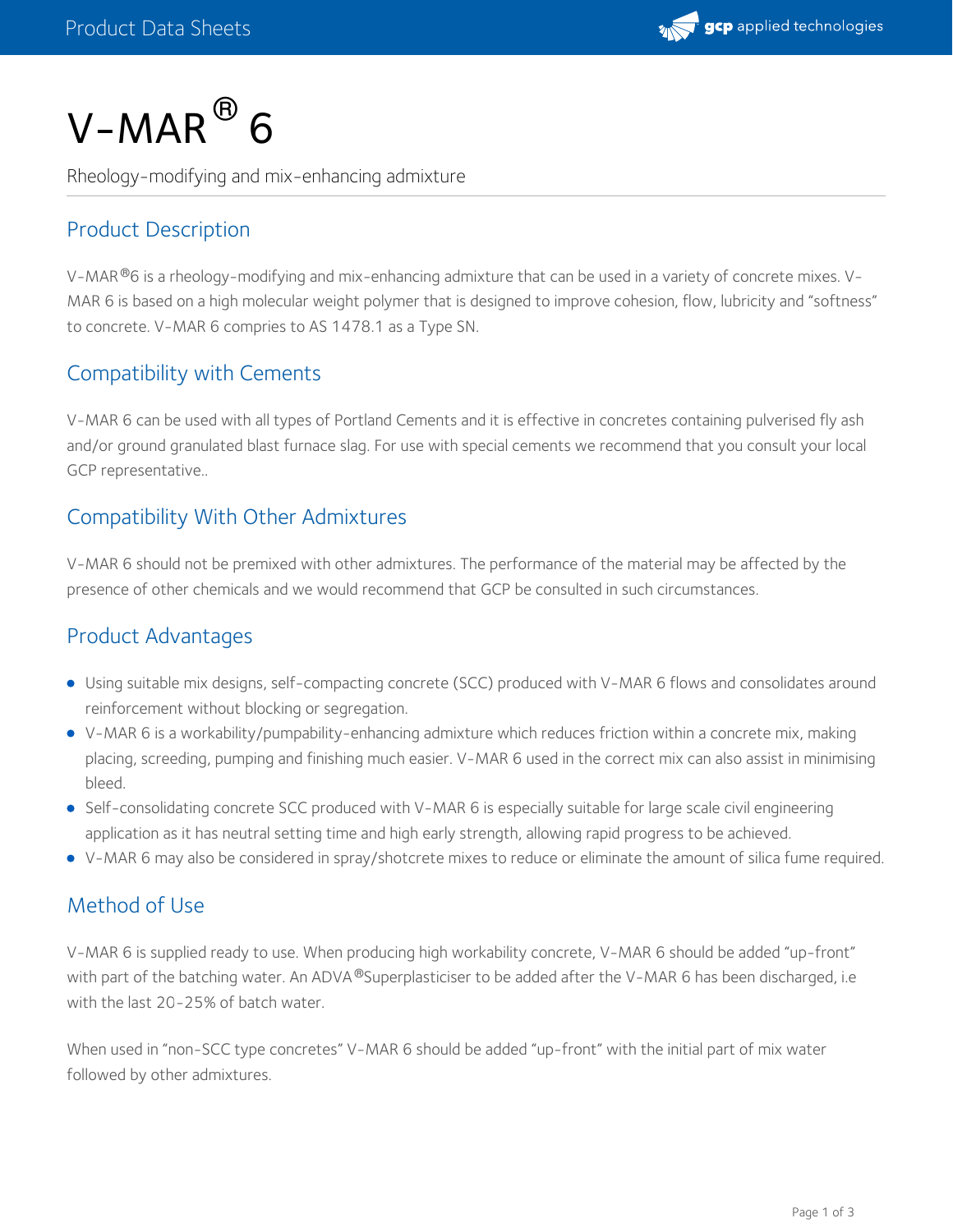

### Addition Rates

For SCC type concretes and as a silica fume part replacement, dose range is 3 to 5L per m<sup>3</sup>. For "non-SCC" concretes V-MAR 6 can be used at 500 to 1,000mL /  $m<sup>3</sup>$ .

As with most products of this type, the magnitude of the effect obtained with V-MAR 6 is governed by the quantity of product used, water-cementitious ratio, and the specific nature of concrete and its constituent materials.

It is necessary therefore to assess performance under site conditions using site materials to determine optimum dosage and effect on both plastic and hardened concrete properties, such as cohesiveness, workability retention, set characteristics, early rate of strength gain, ultimate compressive strength and shrinkage when these are of consequence. For advice and assistance with your trials we would recommend that you consult your local GCP representative.